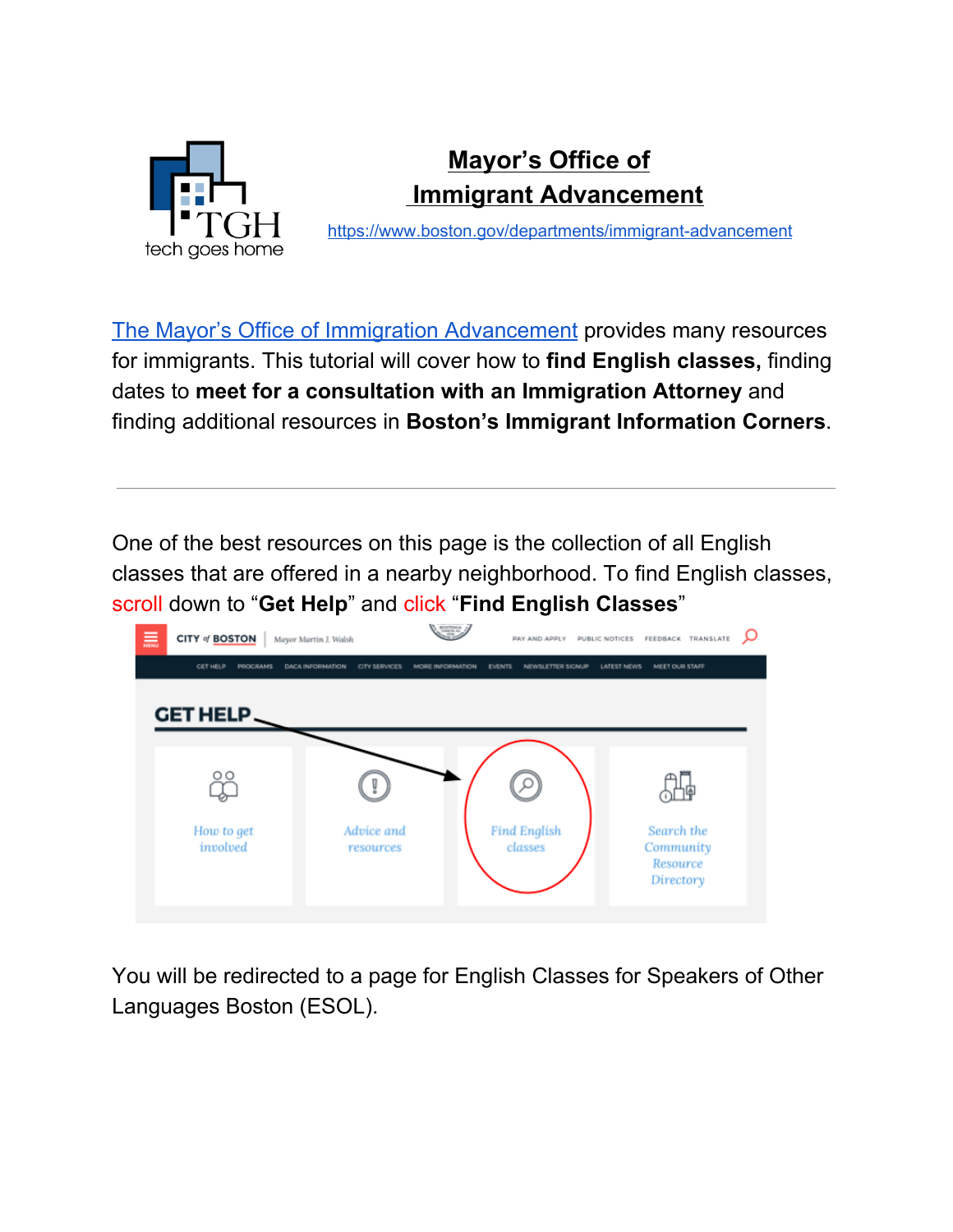Scroll down to **Classes by Neighborhood** and click on the neighborhood closest to you.

| <b>CLASSES BY NEIGHBORHOOD</b> | <b>List of</b><br>neighborhoods |  |
|--------------------------------|---------------------------------|--|
|                                |                                 |  |
| Allston                        |                                 |  |
| <b>Bay Village</b>             |                                 |  |
| Charlestown                    |                                 |  |
| Chinatown                      |                                 |  |

Clicking on a neighborhood shows English Classes offered in that area. For each program running classes, it shows the times of classes, the address, phone number and cost.

To learn more about a program, click its name to be redirected to their page.

| Links to<br>program pages | <b>PROGRAM</b>                                                                                | <b>CLASS</b><br><b>TIMES</b>         | <b>ADDRESS</b>                                        | <b>PHONE</b><br><b>NUMBER</b> | FEE                                                                                               |
|---------------------------|-----------------------------------------------------------------------------------------------|--------------------------------------|-------------------------------------------------------|-------------------------------|---------------------------------------------------------------------------------------------------|
|                           | <b>Boston Center for</b><br><b>Youth and Families</b><br>Cleveland<br><b>Community Center</b> | Morning<br>classes<br>only           | 11 Charles<br>Street<br><b>Boston MA</b><br>02122     | $617 - 635 -$<br>5141         | Free                                                                                              |
|                           | <b>College Bound</b><br>Dorchester                                                            | Morning<br>and<br>evening<br>classes | 222<br>Bowdoin<br>Street<br>Dorchester,<br>MA 02122   | $617 - 282 -$<br>5034         | Free                                                                                              |
|                           | <b>Gilbert Albert</b><br><b>Community Center</b><br>(GACC)                                    | Morning<br>and<br>evening<br>classes | 155<br>Washington<br>St.,<br>Dorchester.<br>MA, 02210 | $617 - 265 -$<br>1730         | \$50 for a<br>year. This<br>includes<br>books, and<br>you get<br>sent home<br>with a<br>computer. |

 $\mathcal{L}_\text{max}$  and  $\mathcal{L}_\text{max}$  and  $\mathcal{L}_\text{max}$  and  $\mathcal{L}_\text{max}$  and  $\mathcal{L}_\text{max}$  and  $\mathcal{L}_\text{max}$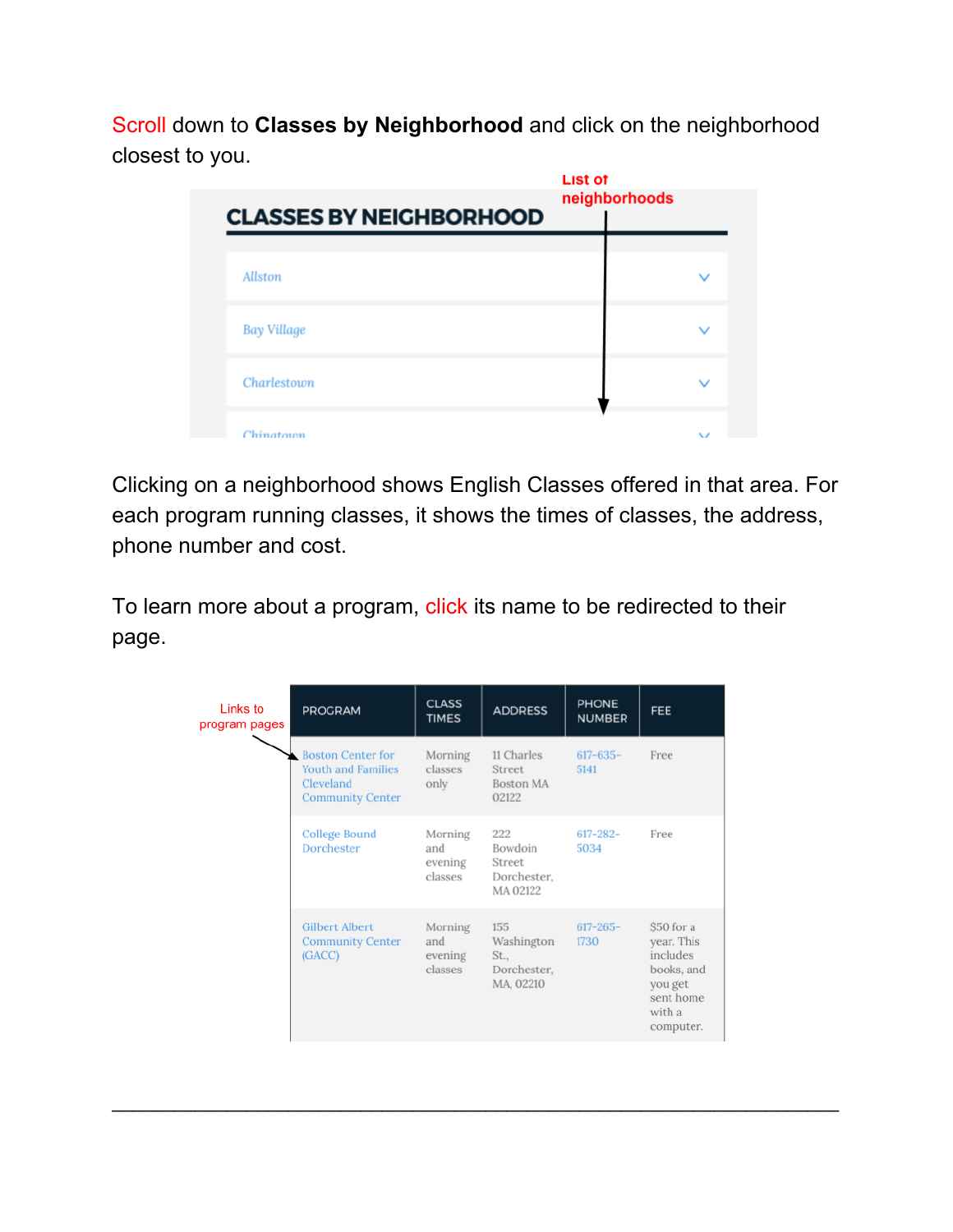The Mayor's Office of Immigration Advancement also provides the ability to attend a **free consultation with an Immigration Attorney.**

To find when the Attorney is available, scroll down to "**Get Help**" and click "**Advice and Resources**".



You will be redirected to a page titled "**How We Help Individual Immigrants**".

Scroll down to the section titled "**Legal Help**" to see a general information about the consultations offered.



To see a flyer in **other languages** with information about consultations, scroll down to a section titled "**Immigration Clinic Schedule**" and select the file with the language you need in parentheses.

**\_\_\_\_\_\_\_\_\_\_\_\_\_\_\_\_\_\_\_\_\_\_\_\_\_\_\_\_\_\_\_\_\_\_\_\_\_\_\_\_\_\_\_\_\_\_\_\_\_\_\_\_\_\_\_\_\_\_\_\_**

**Boston's Immigrant Information Corners** are locations throughout Boston with materials in different languages for information about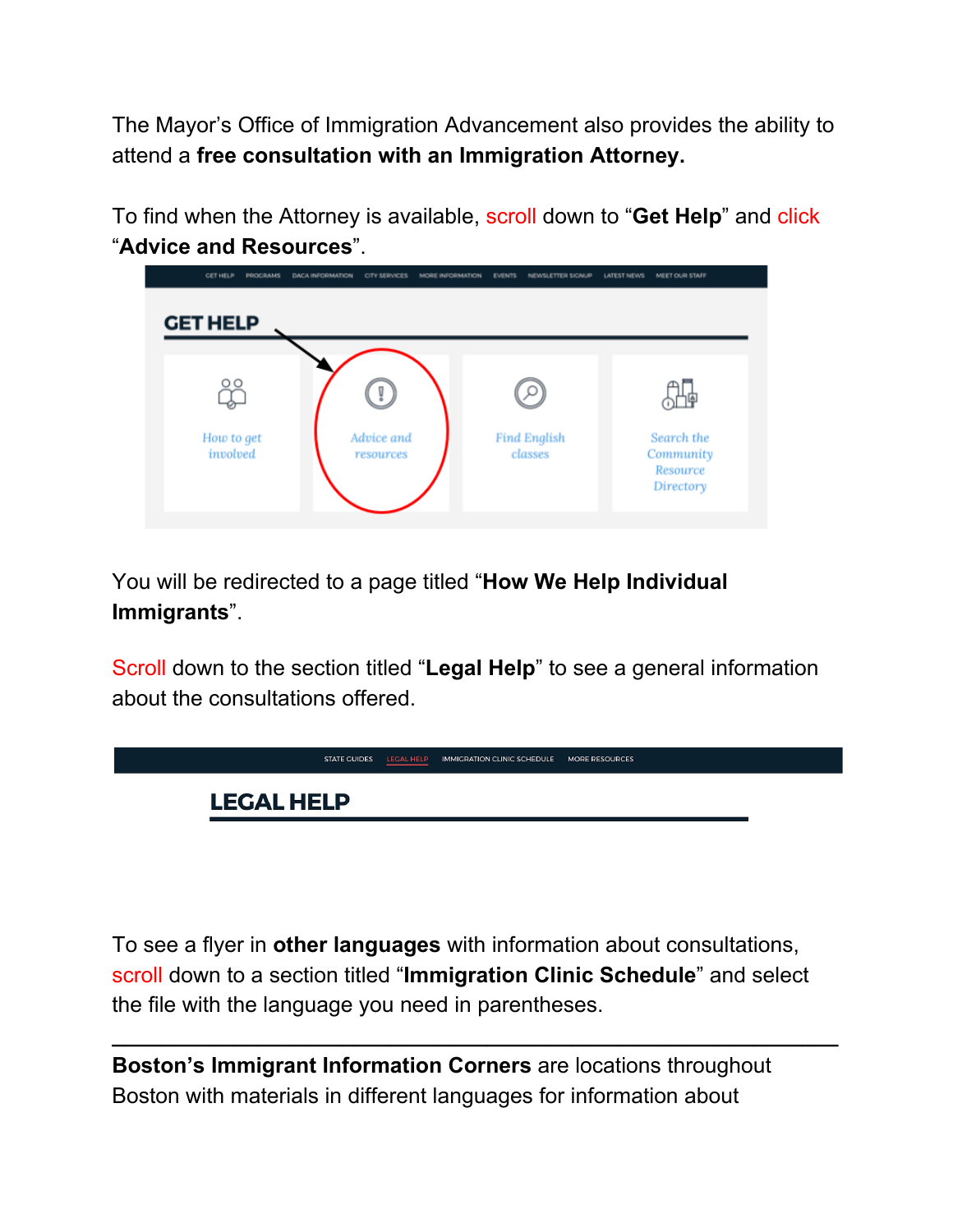citizenship, financial empowerment and public and community resources. The City will also host events for the Immigrant community at these locations.

**To find a Immigrant information corner near you** scroll down to the **Programs** section and click "**Immigration Information Corner**".



You will then be redirected to the **Immigrant [Information](https://www.boston.gov/departments/immigrant-advancement/immigrant-information-corners) Corners'** page. **To find an Immigrant Information Corner near you,** scroll down to Locations and click the neighborhood closest to you to see the addresses of Immigrant Information Corner's in your area.

|                  | List of neighborhoods |  |
|------------------|-----------------------|--|
| <b>LOCATIONS</b> |                       |  |
| Allston/Brighton |                       |  |
| <b>Back Bay</b>  |                       |  |
| Charlestown      |                       |  |

The **Resources Section** has lots of information on **naturalization and the citizenship application process.**